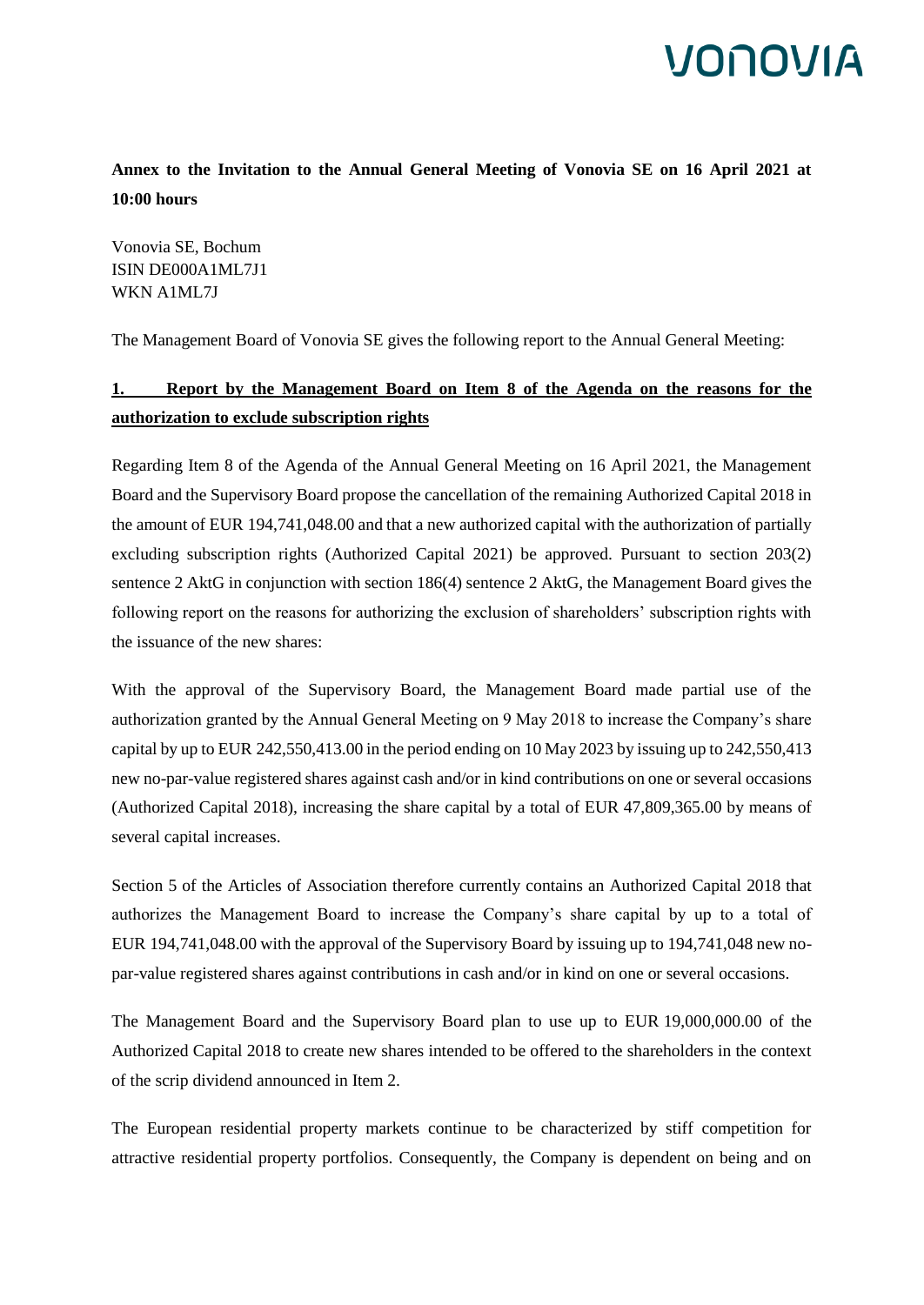remaining able to flexibly increase its own funds quickly and comprehensively. Therefore, an increase of the authorized capital up to 50% of the Company's share capital, as permitted by law, is proposed. For this purpose, it is intended to cancel the Authorized Capital 2018 and to create a new Authorized Capital 2021.

It is intended that the cancellation of the Authorized Capital 2018 and the creation of the Authorized Capital will only become effective if no further shares must be issued out of the Authorized Capital 2018 to satisfy the scrip dividend, but no later than in early June 2021.

The new authorized capital (Authorized Capital 2021) proposed in relation to Item 8 of the Agenda of the Annual General Meeting on 16 April 2021 is designed to authorize the Management Board to increase, with the approval of the Supervisory Board, the Company's share capital by up to EUR 282,943,649.00 in the period ending on 15 April 2026, by issuing up to 282,943,649 new no-parvalue registered shares against cash and/or in kind contributions on one or several occasions. The volume of the new Authorized Capital 2021 thus amounts to approximately 50% of the Company's current share capital.

The Company's Management Board shall only be entitled to use the Authorized Capital 2021 in an amount of 50% of the share capital at the time said authorization comes into effect or - if such amount is lower - at the time it is exercised. Any shares already issued or to be issued to satisfy bonds with conversion or option rights or obligations from conditional capital are to be included in this 50 % cap on the share capital, provided these bonds were issued during the term of this authorization. This is intended to prevent the Management Board from increasing the share capital by more than 50 % when exercising existing authorizations. The cap, decreased under the preceding sentences of this paragraph, shall be increased again when a new authorization approved by the Annual General Meeting after the decrease pursuant to section 202 or section 221 (in conjunction with a conditional capital pursuant to section 192 AktG) becomes effective, to the extent of the reach of the new authorization, but up to a maximum of 50% of the share capital in accordance with the stipulations of sentence 1 of this paragraph.

The purpose of the Authorized Capital 2021 is to enable the Company to continue to raise the capital required for the further development of the Company at short notice by issuing new shares and to give it the flexibility to benefit from a favorable market environment at short notice in order to cover its future financing requirements. As the decisions regarding covering future capital requirements generally need to be made at short notice, it is important that the Company is not dependent on the rhythm of the Annual General Meetings or on the notification period for convening an Extraordinary General Meeting. The legislator has accommodated these circumstances with the instrument of "authorized capital".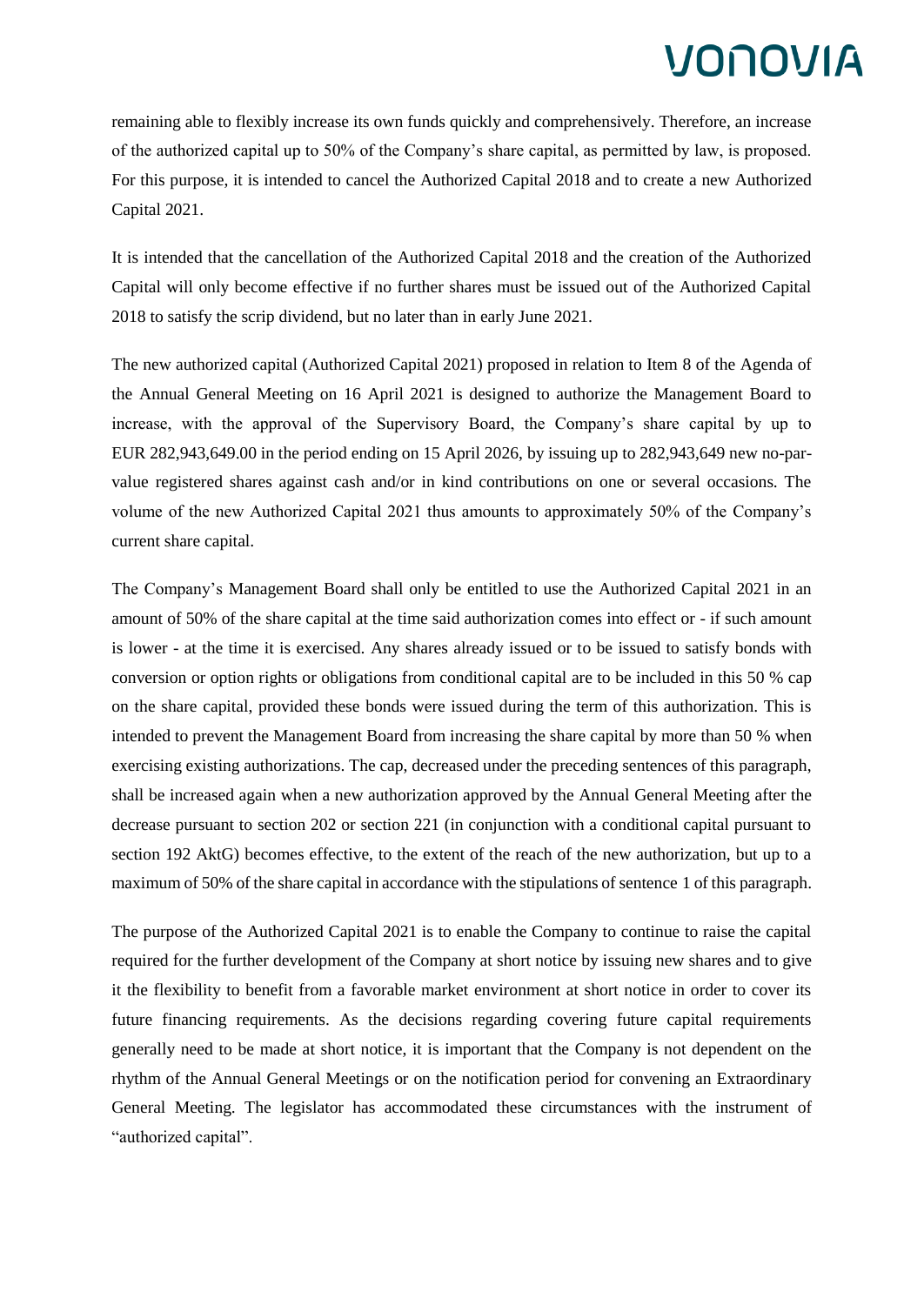When using the Authorized Capital 2021 in order to issue shares in return for cash contributions, the shareholders are in principle entitled to a subscription right (section 203(1) sentence 1 AktG in conjunction with section 186(1) AktG). The issuance of shares coupled with the granting of an indirect subscription right within the meaning of section 186(5) AktG is, by law, not to be classified as the exclusion of subscription rights as the shareholders are awarded the same subscription rights as with a direct subscription. Only for technical reasons, one or more banks or one or more undertakings operating pursuant to section 53(1) sentence 1 of the German Banking Act (KWG) or section 53b (1) sentence 1 or (7) KWG will be involved in the handling thereof.

Nonetheless, with the approval of the Supervisory Board, the Management Board shall be authorized to exclude subscription rights under certain circumstances.

(i) With the approval of the Supervisory Board, the Management Board shall be authorized to exclude subscription rights for fractional amounts.

The purpose of this subscription rights exclusion is to facilitate an issuance normally involving shareholder subscription rights, as it results in a subscription ratio which is technically feasible. The value of each shareholder's fractional amount is generally low and as such their potential dilutive effect must also be deemed to be low. In contrast, the cost of an issue without such an exclusion is considerably greater. The exclusion therefore makes the issue more practicable and easier to implement. New shares for which shareholders' subscription rights are excluded as they are fractional amounts are put to the best possible use for the Company by being sold on the stock exchange or by other means. For these reasons, the Management Board and the Supervisory Board consider the potential exclusion of subscription rights to be objectively justified and also appropriate when weighed against the interests of the shareholders.

(ii) Furthermore, the Management Board shall be authorized to exclude subscription rights with the approval of the Supervisory Board to grant the holders/creditors of convertible bonds, warrant bonds, profit participation rights and/or participating bonds (or combinations thereof) (hereinafter collectively "**bonds**") subscription rights to new shares. The issue conditions of bonds with conversion or option rights or obligations regularly include an anti-dilution provision that grants the holders/creditors subscription rights to new shares issued in subsequent share issuances and on the basis of other specific measures.

The holders/creditors are thus treated as if they already were shareholders. For bonds to feature such an anti-dilution measure, shareholders' subscription rights for these shares have to be excluded. This serves to facilitate the placing of the bonds and is therefore in the interests of the shareholders regarding an optimum financial structure for the Company. Apart from that, the exclusion of subscription rights for the benefit of the holders/creditors of bonds has the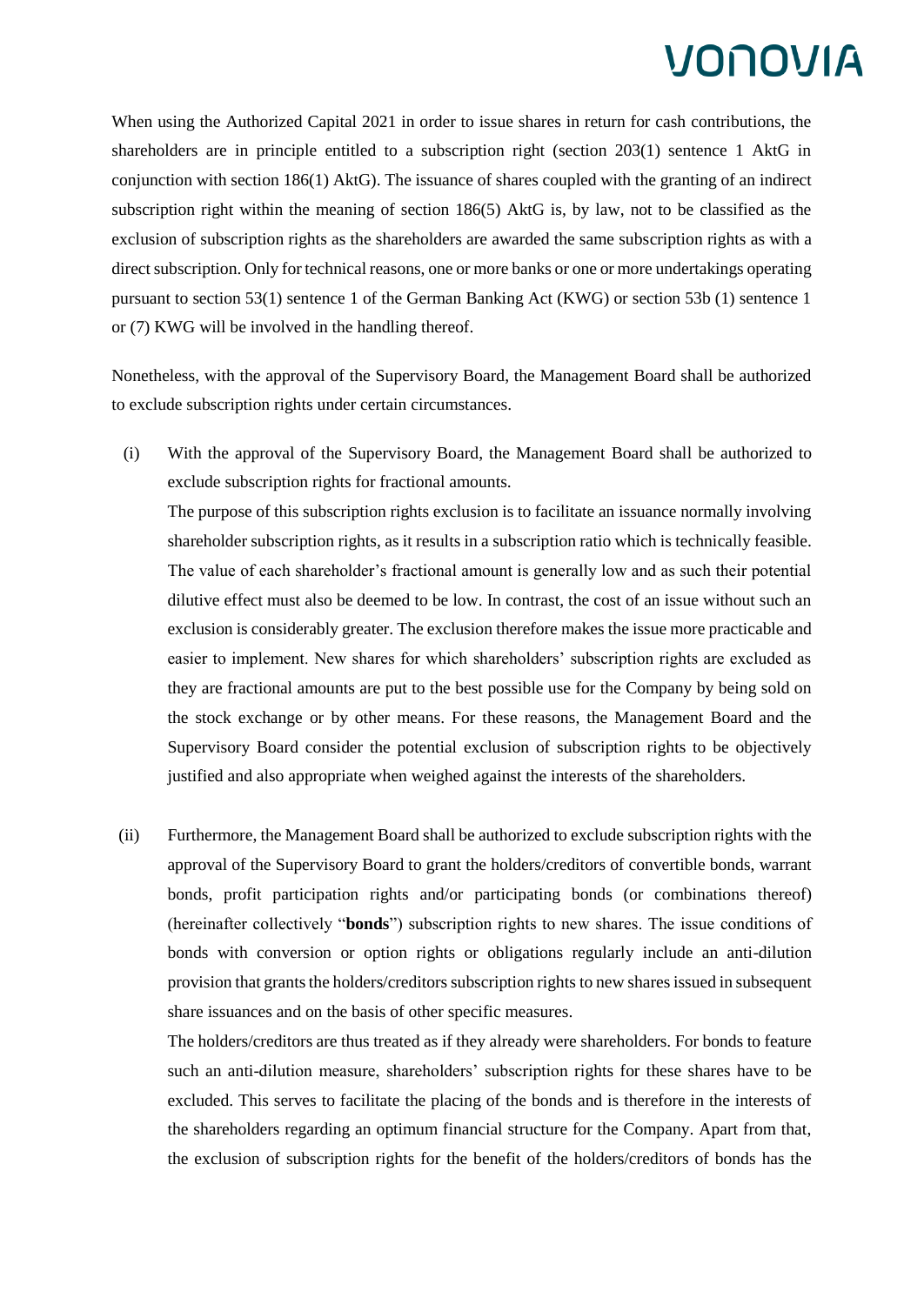advantage that, in the event that the authorization is exercised, the option or conversion price does not have to be reduced for the holders/creditors of existing bonds in accordance with the corresponding bond conditions. This allows for a greater inflow of funds and is therefore in the interests of the Company and its shareholders.

(iii) Subscription rights may additionally be excluded in the case of cash capital increases provided that the shares are issued at a price that is not significantly below the stock market price and such a capital increase does not exceed 10% of the share capital, in fact – since it is Authorized Capital – neither at the time the authorization becomes effective nor – if this amount is lower – at the time it is exercised (simplified exclusion of subscription rights pursuant to sections 203(1) and (2), 186(3) sentence 4 AktG).

The authorization enables the Company to react flexibly to favorable capital market situations and to issue new shares very quickly, i.e. without meeting the requirement of a two-week subscription offer period. The exclusion of subscription rights enables the Company to act quickly and to place shares close to the stock market price, i.e. without the usual discount in connection with subscription right issues. This creates the parameters for achieving the highest possible disposal amount and for the greatest possible strengthening of the Company's equity. The authorization of the simplified exclusion of subscription rights is objectively justified, not least by the fact that a greater cash inflow can often be achieved as a result.

The authorization in relation to a simplified exclusion of subscription rights is limited to a maximum of 10% of the share capital either at the time at which the Authorized Capital 2021 becomes effective or  $-$  if this amount is lower  $-$  at the time at which the authorization is exercised.

This cap of 10% of the share capital is to include (i) any shares issued or disposed during the term of this authorization without subscription rights in direct or analogous application of section 186(3) sentence 4 AktG and (ii) any shares issued or to be issued to satisfy bonds with conversion or option rights or obligations, provided these bonds were issued during the term of this authorization without subscription rights pursuant to section 186(3) sentence 4 AktG. This inclusion is effected in line with the shareholders' interests that their investments be diluted as little as possible.

The cap, decreased under the preceding inclusion clause, shall be increased again when a new authorization to exclude shareholder subscription rights pursuant to or in line with section 186(3) sentence 4 AktG approved by the General Meeting after the decrease becomes effective, to the extent of the reach of the new authorization, but up to a maximum of 10% of the share capital in accordance with the stipulations of sentence 1 of the respective paragraph. In such case (or cases), the General Meeting once again has the opportunity to decide on the simplified exclusion of subscription rights, meaning that the reason for inclusion has again ceased to apply.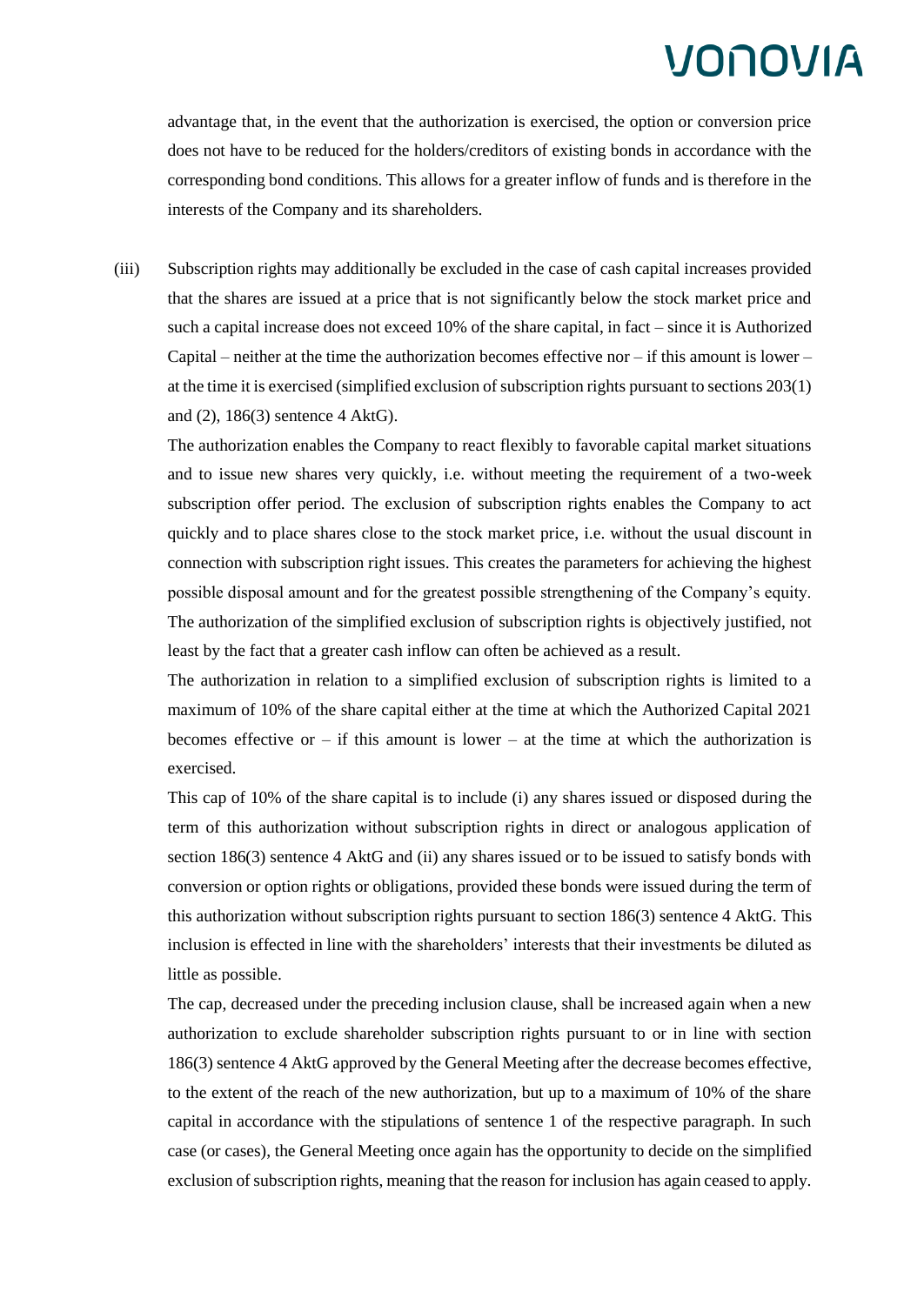This is because, with the effectiveness of the new authorization for a simplified exclusion of subscription rights, the ban regarding the authorization to issue the bonds without shareholder subscription rights brought about by the exercise of the authorization to issue new shares or to issue bonds or by the sale of own shares shall lapse. Due to the identical majority requirements for such a resolution, the renewed authorization for the simplified exclusion of subscription rights is at the same time also to be seen  $-$  to the extent that the statutory requirements are observed – as a confirmation regarding the authorization resolution on the creation of the Authorized Capital 2021. In the event of a renewed exercise of an authorization to exclude subscription rights in direct or analogous application of section 186(3) sentence 4 AktG, the deduction is carried out again.

The simplified exclusion of subscription rights is conditional on the issue price for the new shares not being significantly below the stock market price. Subject to specific circumstances in individual cases, a potential deduction from the current stock market price or a volume weighted stock market price over an appropriate number of trading days prior to the definitive determination of the issue amount will presumably not exceed approximately 5% of the stock market price in question. This takes into account the shareholders' need for protection from a dilution of the value of their investments. Determining an issue price close to the stock market price ensures that the value of subscription rights for the new shares would, in practical terms, be very low. The shareholders have the opportunity to maintain their relative investments by effecting additional stock market purchases.

(iv) In addition, subscription rights may be excluded in the event of capital increases against contributions in kind. The Company should remain able to acquire in particular – but not limited to – companies, parts of companies, shareholdings in companies (this may also be implemented by way of a merger or other transformation law measures) and other assets (including receivables), properties and property portfolios relating to an intended acquisition or to respond to offers of acquisitions or mergers in order to strengthen its competitiveness and to increase its profitability and its enterprise value. The exclusion of subscription rights should also serve to satisfy convertible bonds and/or warrant bonds or combinations thereof issued against contributions in kind.

Practice has shown that shareholders in attractive acquisition properties are to some extent very interested in acquiring the Company's no-par value shares (with voting rights) as a consideration, for example in order to maintain a certain degree of influence over the contribution in kind. From the point of view of an optimum financing structure, another argument in favor of offering a consideration not only as cash payments, but also or exclusively in the form of shares is that, based on the degree to which new shares can be used as an acquisition currency, the Company's liquidity is protected, leverage is avoided and the seller(s)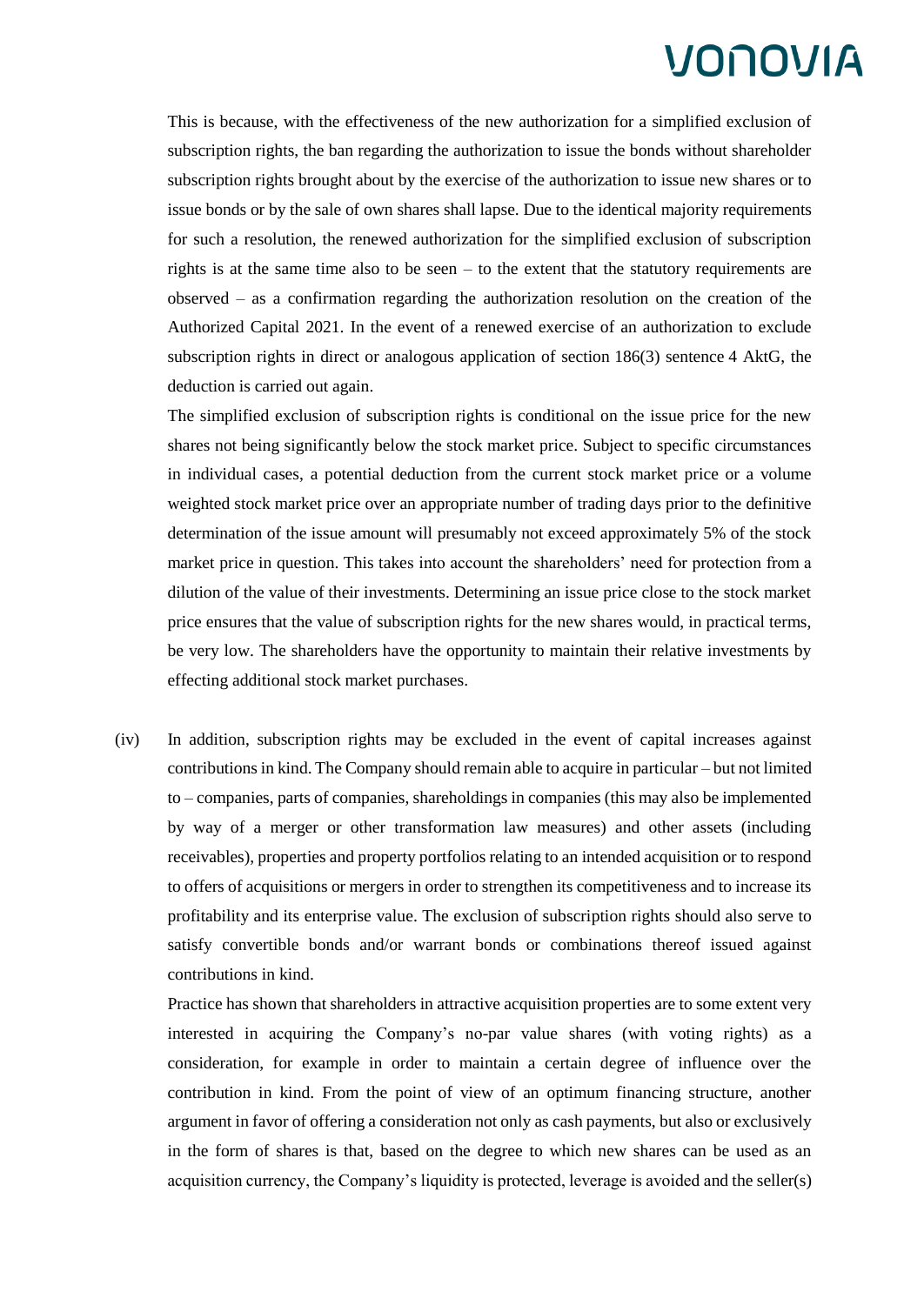participate(s) in future price development opportunities. This improves the Company's competitive position in the event of acquisitions.

The option of using own shares as an acquisition currency thus gives the Company the necessary scope to exploit such acquisition opportunities quickly and flexibly and enables it to acquire even large units in exchange for the granting of shares. Under certain circumstances, it should also be possible to acquire other assets (in particular property portfolios or shares in property companies) in exchange for shares. In both cases, it must be possible to exclude shareholders' subscription rights. As such acquisitions frequently have to happen at short notice, it is important that they are not, as a rule, depending on the usual annual rhythm of the Annual General Meeting or require an Extraordinary General Meeting, whose preparation and period of convening prevent a swift action. An authorized capital is therefore needed which the Management Board can avail itself of quickly with the approval of the Supervisory Board.

The same applies to satisfying conversion and option rights or obligations relating to bonds. The shares are issued against contributions in kind, either in the form of the bond being contributed or in the form of consideration in kind relating to the bond. This leads to an increase in the Company's flexibility in relation to the satisfaction of the conversion or option rights or obligations. Offering bonds in lieu of or in addition to granting shares or cash payments can represent an attractive alternative that increases the Company's competitive chances in acquisitions due to their additional flexibility. The shareholders are additionally protected by the subscription rights to which they are in principle entitled when bonds with conversion or option rights or obligations are issued. Where subscription rights were excluded upon issuance of such bonds, the interests of the shareholders were already taken into account in the assessment by the Management Board and Supervisory Board required in such a case. The instances in which subscription rights for bonds with conversion rights and obligations may be excluded are outlined in the report relating to the issue of the corresponding instruments.

If the opportunity occurs to merge with other companies or to acquire companies, parts of companies, shareholdings in companies or other assets, the Management Board shall, in each case, carefully consider whether it should exercise its authorization to effect a capital increase by granting new shares. This includes, in particular, assessing the valuation ratio of the Company and the acquired company investment or other assets and determining the new shares issue price and the other share issue conditions. The Management Board shall only use the Authorized Capital 2021 if it believes the merger or the acquisition of a company or a share in a company or the investment acquisition in exchange for the granting of new shares is in the best interests of the Company and its shareholders. The Supervisory Board shall only grant its necessary approval if it has reached the same conclusion.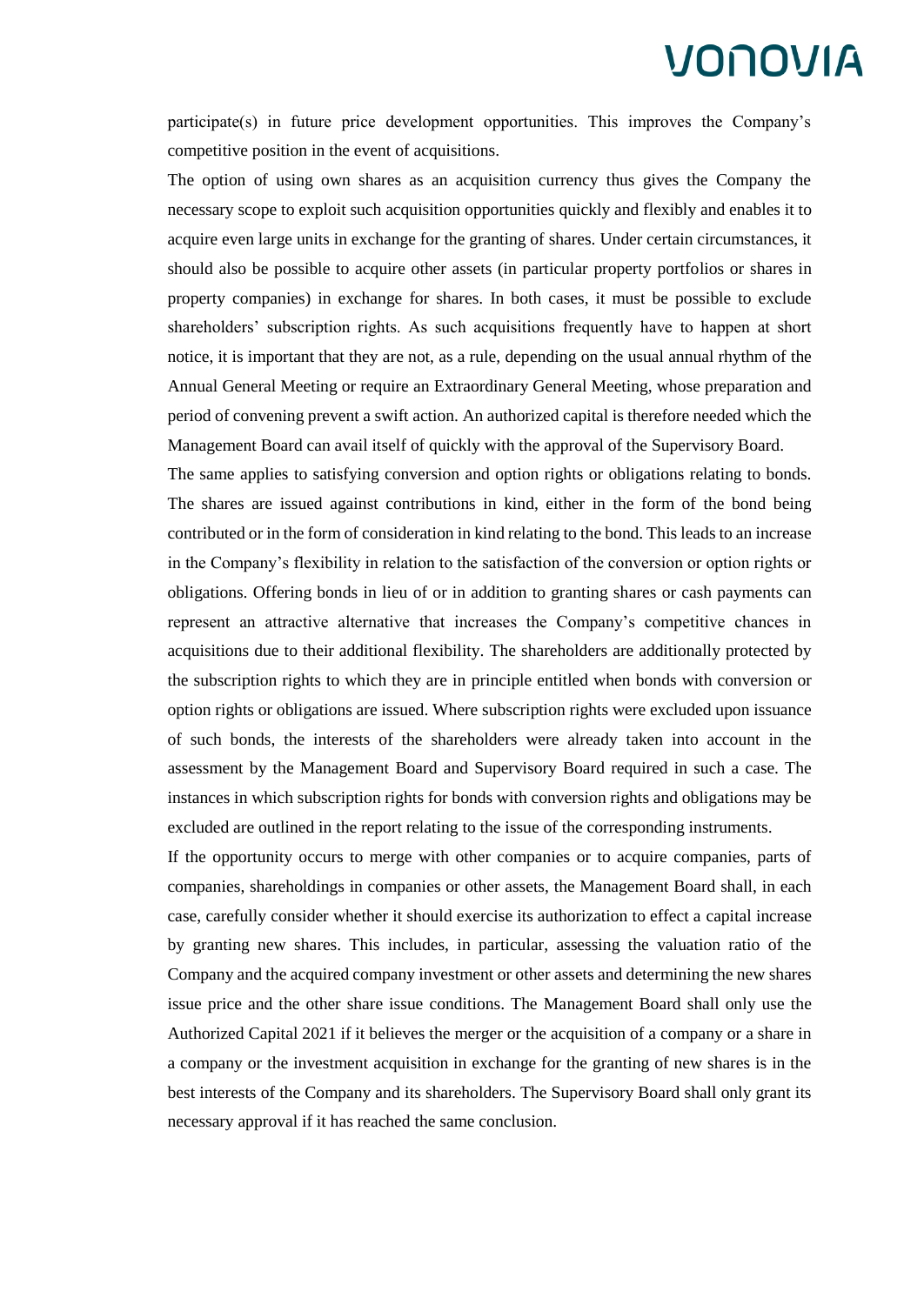(v) Subscription rights may also be excluded to issue a share dividend (also known as *scrip dividend*) under which shares of the Company are used (including partially or optionally) to satisfy shareholder dividend claims.

This is intended to enable the Company to make payment of a scrip dividend at ideal conditions. In the case of a scrip dividend, the shareholders are offered to contribute their claim for payment of the dividend, which comes into existence with the resolution of the Annual General Meeting on the appropriation of profits, to the Company, in whole or in part, as contribution in kind, in order to receive new shares in the Company in return. A scrip dividend can be implemented as a genuine share issue with subscription rights, observing, in particular, the provisions in section 186(1) AktG (minimum subscription period of two weeks) and section 186(2) AktG (announcement of the issue amount no later than three days before the expiry of the subscription period). In individual cases it may nevertheless be preferable, depending on the capital markets situation, to structure the implementation of a scrip dividend in such manner that the Management Board offers to all shareholders entitled to dividends, in observance of the general principle of equal treatment (section 53a AktG), new shares for subscription against contribution of their dividend entitlement and, thus, economically grants the shareholders a subscription right, but legally excludes the shareholders' subscription right to the new shares in its entirety. An exclusion of subscription rights may also be appropriate if not all shareholders are entitled to dividends for a specific financial year.

Such an exclusion of the subscription right allows the implementation of the scrip dividend without the aforementioned restrictions of section 186(1) and (2) AktG, hence at more flexible conditions. In view of the fact that all shareholders will be offered the new shares and excessive dividend amounts will be settled by cash payment of the dividend, an exclusion of the subscription right in such cases appears to be justified and appropriate.

(vi) In addition, subscription rights can be excluded in relation to the issue of up to 2,500,000 new no-par-value registered shares against contribution in cash insofar as this is necessary to issue shares to the employees of the Company or of affiliated companies within the meaning of sections 15 et seqq. AktG, excluding the members of the Company's Management Board and Supervisory Board and the members of the management boards, supervisory boards and other bodies of affiliated companies. To simplify the settlement process, the shares may also be subscribed for by a financial institution against cash contribution, in order for the Company to reacquire those shares for the purpose of issuing them to the entitled employees of the Company.

This gives the Company the opportunity to acknowledge the achievements of its employees and of the employees of its affiliated companies within the meaning of sections 15 et seqq. AktG by issuing shares, and to thus allow the employees to participate in the Company's success.